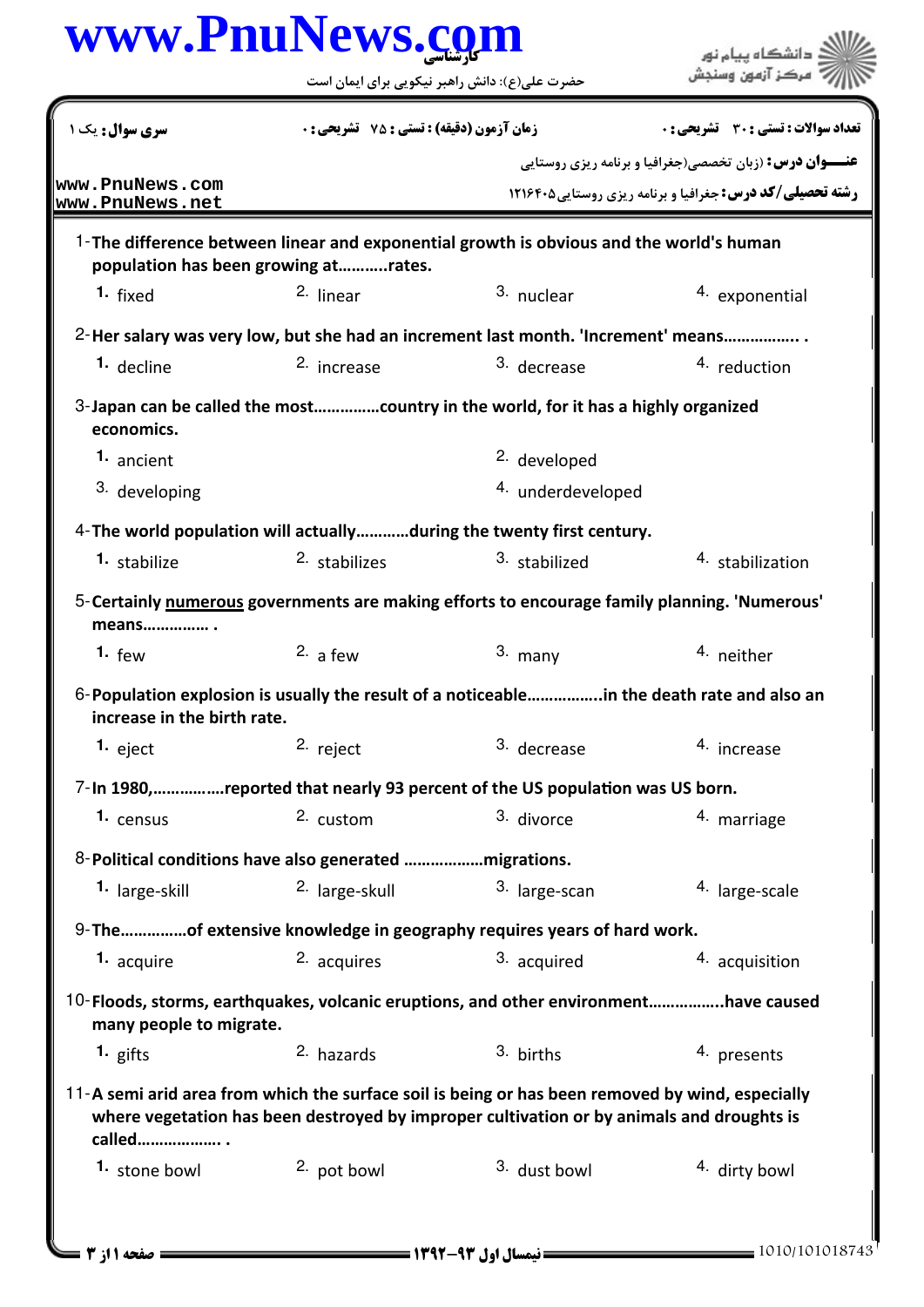|                                    |                                                            | www.PnuNews.com<br>حضرت علی(ع): دانش راهبر نیکویی برای ایمان است                                        |                                                                                                                                    |
|------------------------------------|------------------------------------------------------------|---------------------------------------------------------------------------------------------------------|------------------------------------------------------------------------------------------------------------------------------------|
|                                    |                                                            |                                                                                                         |                                                                                                                                    |
| <b>سری سوال :</b> یک ۱             | <b>زمان آزمون (دقیقه) : تستی : 75 ٪ تشریحی : 0</b>         |                                                                                                         | <b>تعداد سوالات : تستی : 30 ٪ تشریحی : 0</b>                                                                                       |
| www.PnuNews.com<br>www.PnuNews.net |                                                            |                                                                                                         | <b>عنـــوان درس:</b> (زبان تخصصي(جغرافيا و برنامه ريزي روستايي<br><b>رشته تحصیلی/کد درس:</b> جغرافیا و برنامه ریزی روستایی ۱۲۱۶۴۰۵ |
|                                    |                                                            |                                                                                                         |                                                                                                                                    |
| 1. flood- prone                    | 2. stone-prone                                             | 3. sand-prone                                                                                           | <sup>4.</sup> flood-remove                                                                                                         |
| plant                              |                                                            | 13-The Middle East, both in North Africa and Southwest Asia, was another leading region of              |                                                                                                                                    |
| 1. domesticate                     | 2. domesticates                                            | 3. domesticated                                                                                         | 4. domestication                                                                                                                   |
|                                    |                                                            | 14-While our distant ancestors learned to plant crops, they also began to keep animals as               |                                                                                                                                    |
| 1. stock                           | <sup>2.</sup> livestock                                    | 3. love-stock                                                                                           | <sup>4</sup> like-stock                                                                                                            |
| and crops stopped growing.         |                                                            | 15-They were forced to abandon farming areas in subtropical regions after the soils became              |                                                                                                                                    |
| 1. $rich$                          | 2. fertile                                                 | 3. infertile                                                                                            | 4. cultivated                                                                                                                      |
| means .                            |                                                            | 16-Only the hope that rescuers were getting nearer sustained the trapped miners. 'Sustained'            |                                                                                                                                    |
| <sup>1.</sup> kept dead            | <sup>2.</sup> kept alive                                   | 3. kept tense                                                                                           | 4. worried                                                                                                                         |
|                                    | cleared for temporary cultivation of corn and other crops. | 17-Inagriculture, Middle and South American subsistence agriculture, forest patches are                 |                                                                                                                                    |
| 1. $cash$                          | $2.$ shifting                                              | 3. milpa                                                                                                | 4. scavenger                                                                                                                       |
| condition. 'It' refers to          |                                                            | 18-Hunters might bring back the young offspring of an animal killed in the field and raise it in a good |                                                                                                                                    |
| 1. hunter                          | 2. field                                                   | 3. condition                                                                                            | 4. young offspring                                                                                                                 |
|                                    |                                                            | 19-The smaller settlements, hamlets and villages, are identified assettlements.                         |                                                                                                                                    |
| $1.$ rural                         | 2. urban                                                   | 3. ancient                                                                                              | 4. modern                                                                                                                          |
| but rather of status or function.  |                                                            | 20-In certain countries the between rural and urban societies is not primarily a matter of size         |                                                                                                                                    |
| <sup>1.</sup> difference           | 2. significant                                             | 3. important                                                                                            | <sup>4</sup> different                                                                                                             |
| for grain storage.                 |                                                            | 21-A prosperous North American farm is likely to include a stable, a barn, a workshop, and a            |                                                                                                                                    |
| $1. \text{ silo}$                  | <sup>2.</sup> kitchen                                      | 3. living room                                                                                          | 4. dinning room                                                                                                                    |
| 'That' refers to                   |                                                            | 22- The space these structures occupy often exceeds that used by entire villages in Japan and China.    |                                                                                                                                    |
| 1. village                         | 2. exceeds                                                 | 3. the space                                                                                            | 4. structure                                                                                                                       |
| <b>صفحه 12ز 3 ـــ</b>              |                                                            |                                                                                                         | 1010/101018743                                                                                                                     |